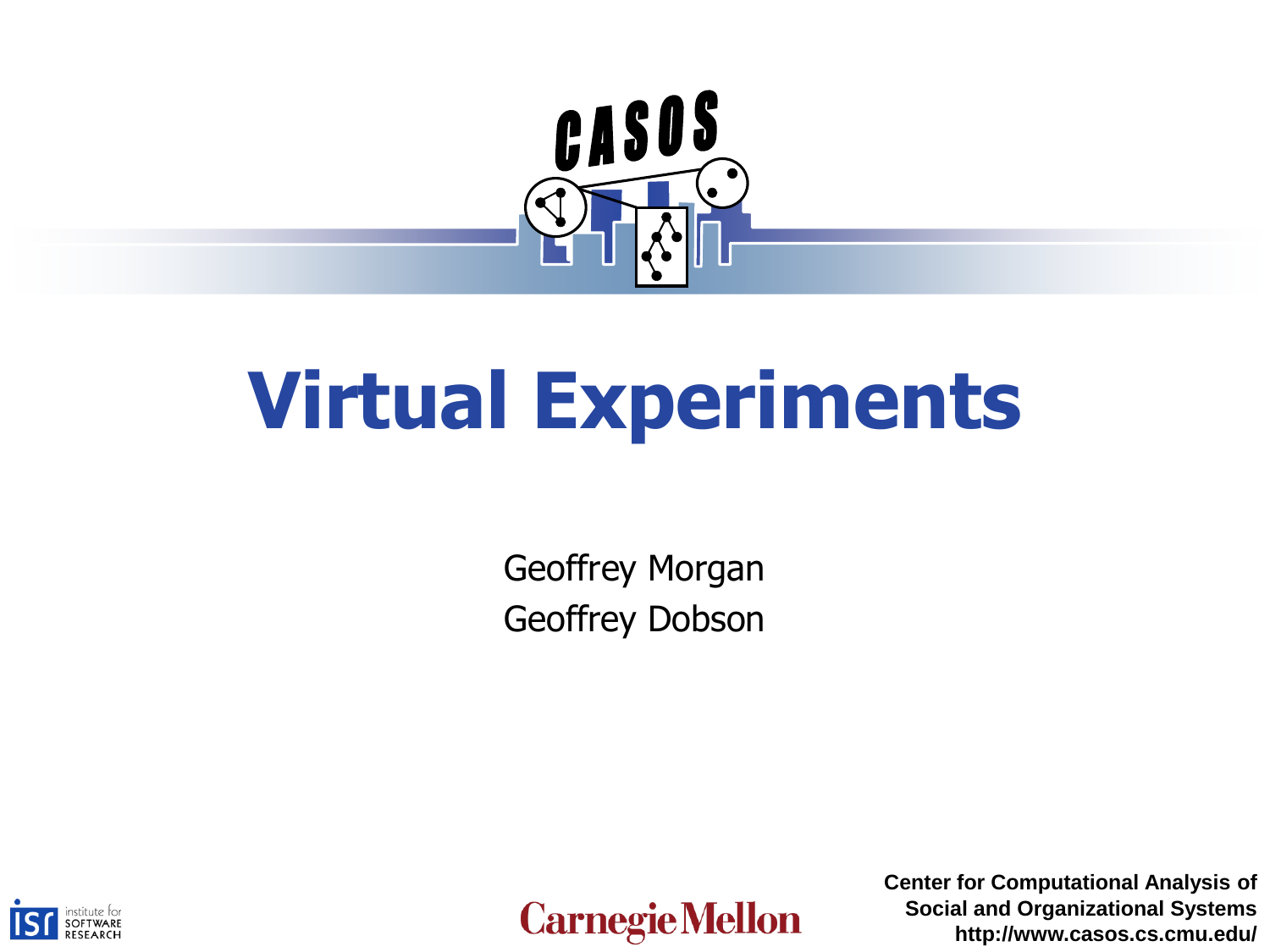

# **What are Virtual Experiments?**

- Virtual Experiments are like experiments, but they involve testing a model rather than testing reality.
	- We keep the descriptor "virtual" to remind ourselves that these are not 'truths' we are discovering, but instead truth as the model predicts.
	- The assumptions of the model must always be kept in mind when considering the results of the model.
	- "All models are wrong, but some are useful."
- Many of the same principles involved in designing an experiment must also be kept in mind when designing a virtual experiment.

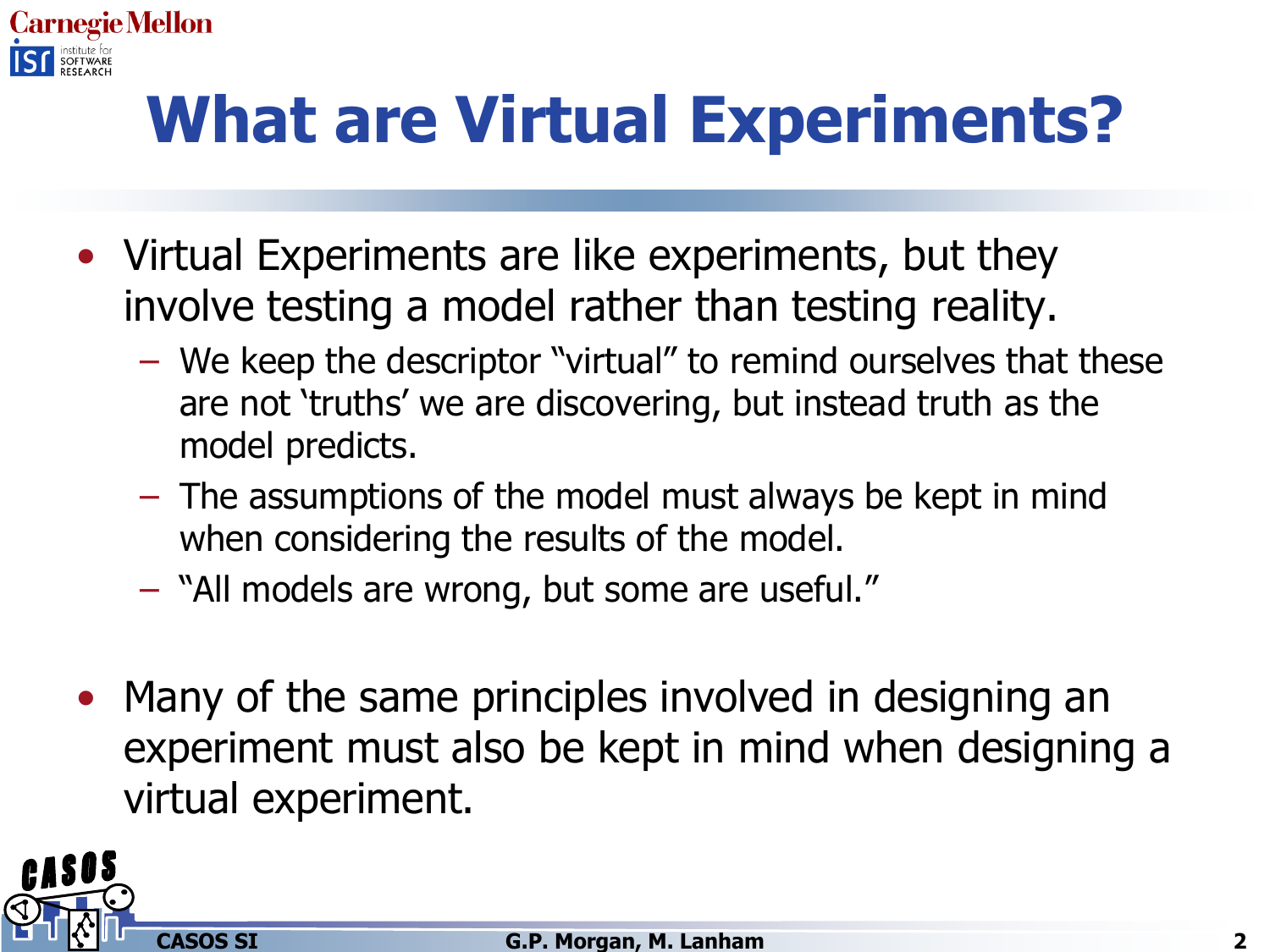

# **When to use Virtual Experiments?**

- When testing with real people is:
	- Too expensive
	- Unethical
	- Infeasible

- You should not use it:
	- When you can get what you want from a survey (most surveys are going to be cheaper than building and testing a model)
	- When you're looking for 'truth' and not 'trends'

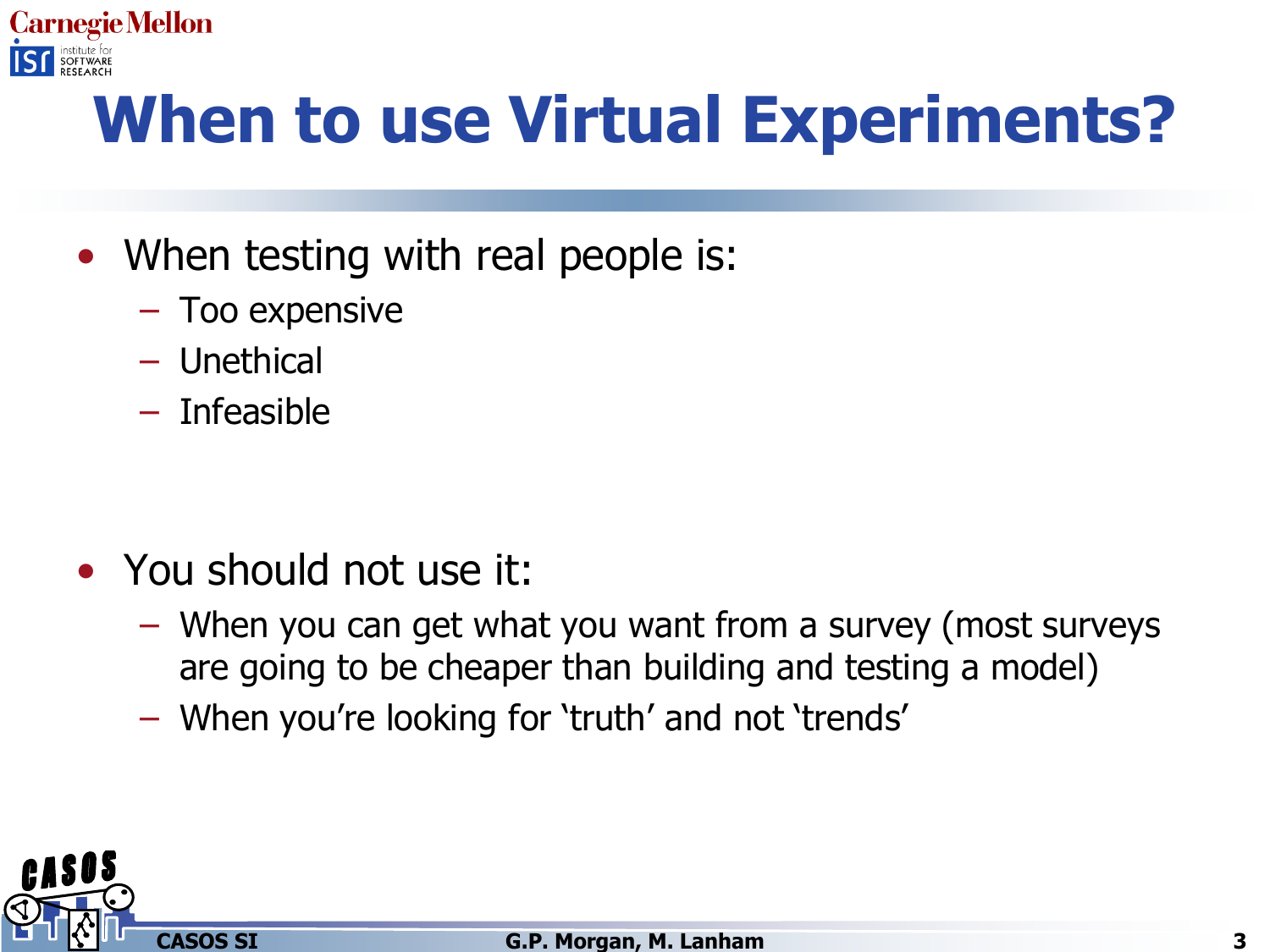

#### **Caveats to VEs**

- There are serious, sometimes skirted issues with computational models. You're not working with real people, so
	- You have to buy the model of how people work to buy the results
	- You have to code the model to get the results
	- Writing code without bugs isn't easy

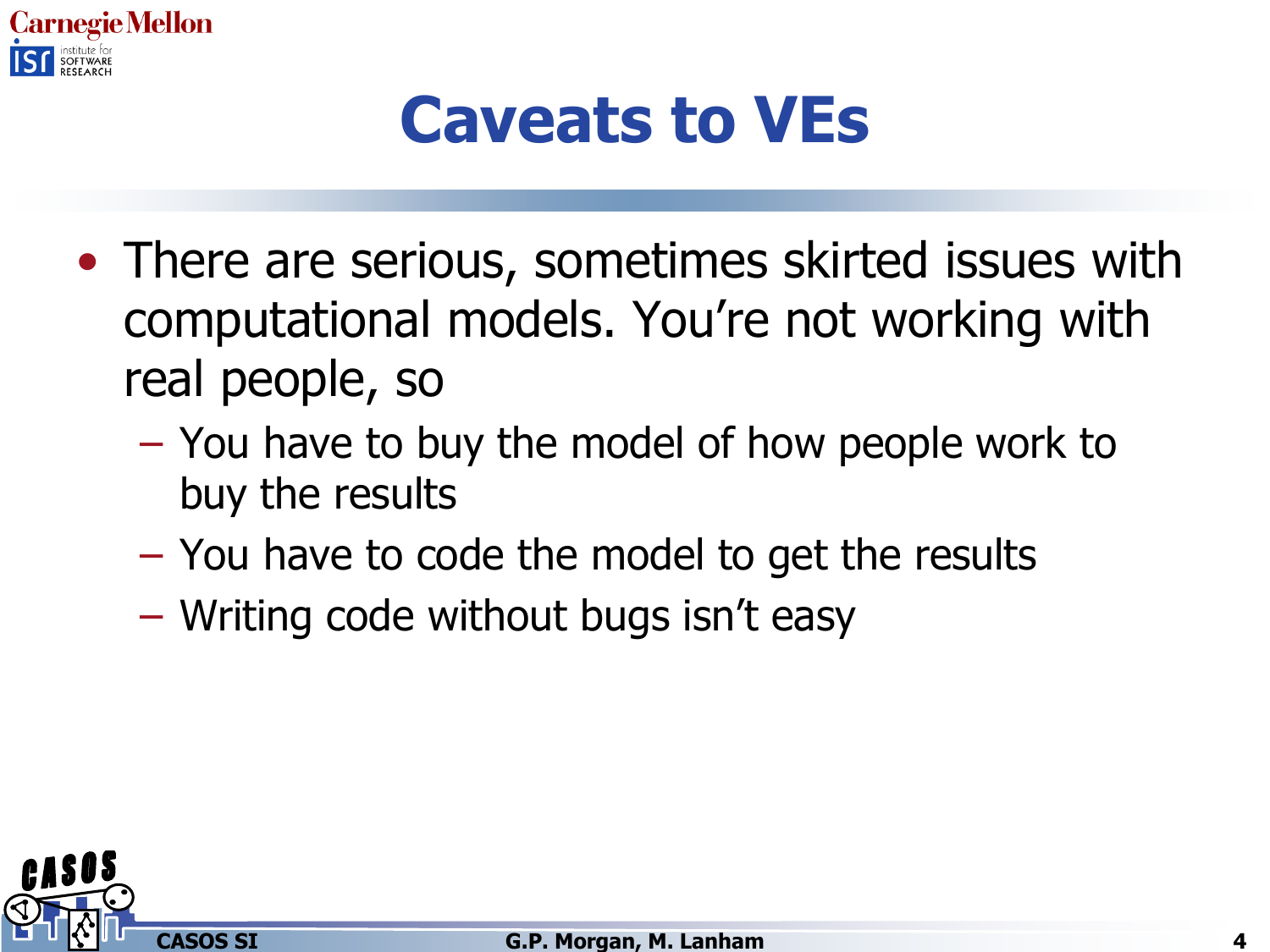

# **(Some) Key Assumptions in Construct**

- Agent-Orientation The phenomenon of interest can be modeled through the actions and interactions of individual agents (of whatever grain size).
- Network Representation Connections between actors can be represented as one or more networks.
- Homophily Agents prefer to interact with other agents similar to themselves.
- Expertise-Seeking Agents prefer to interact with agents that have rare knowledge.
- Turn-Taking Agents are relatively equivalent in their ability to react to events, and thus fixed time blocks are appropriate.

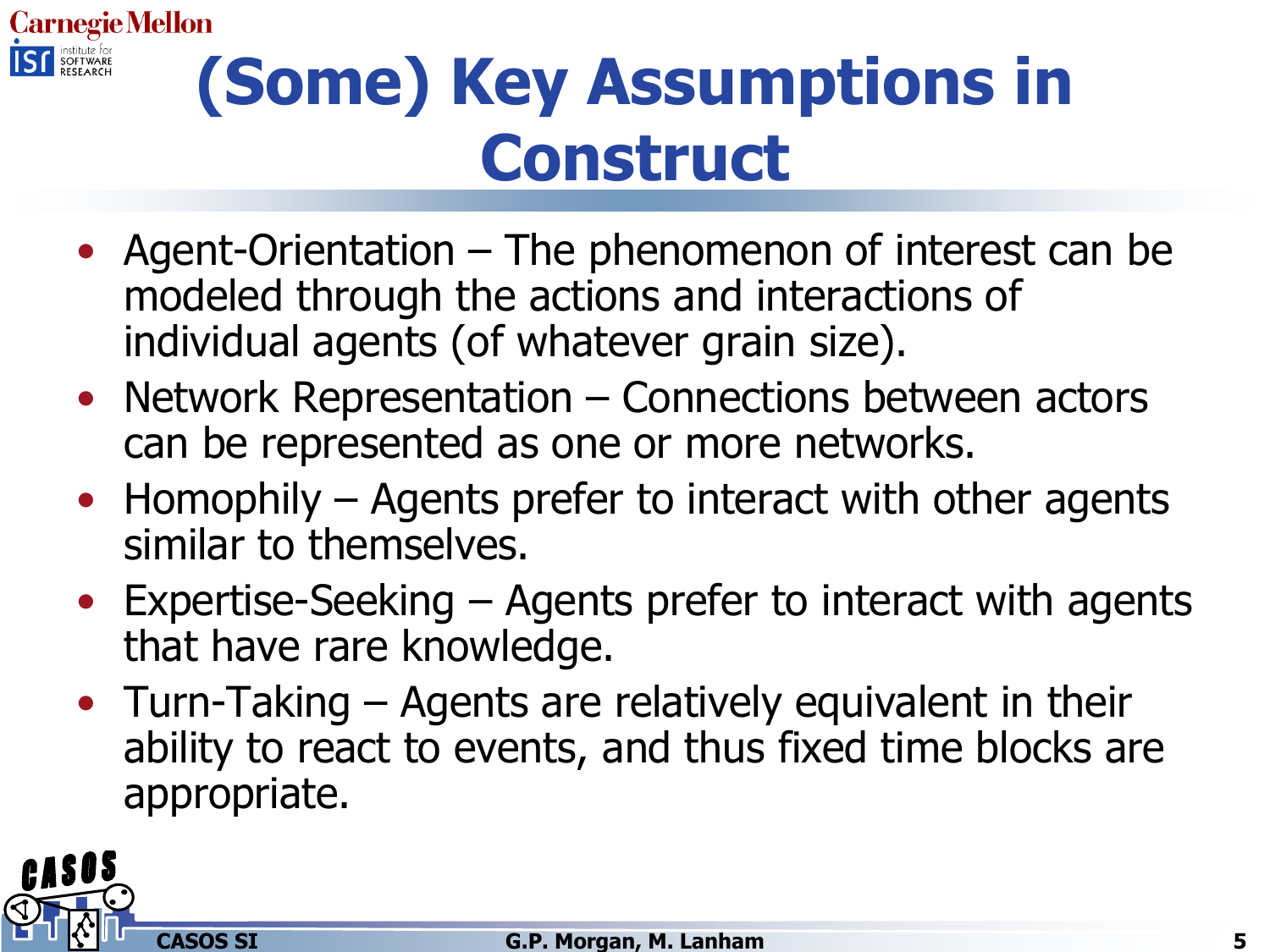

# **Virtual Experimentation**

- As stated before, many of the same problems of general experimental design come up in Virtual Experimentation
- Dependent Variables
- Independent Variables
- Method (non varying but still need to be set parameters)
- Control Conditions
- **Generality**
- Power (repetitions)

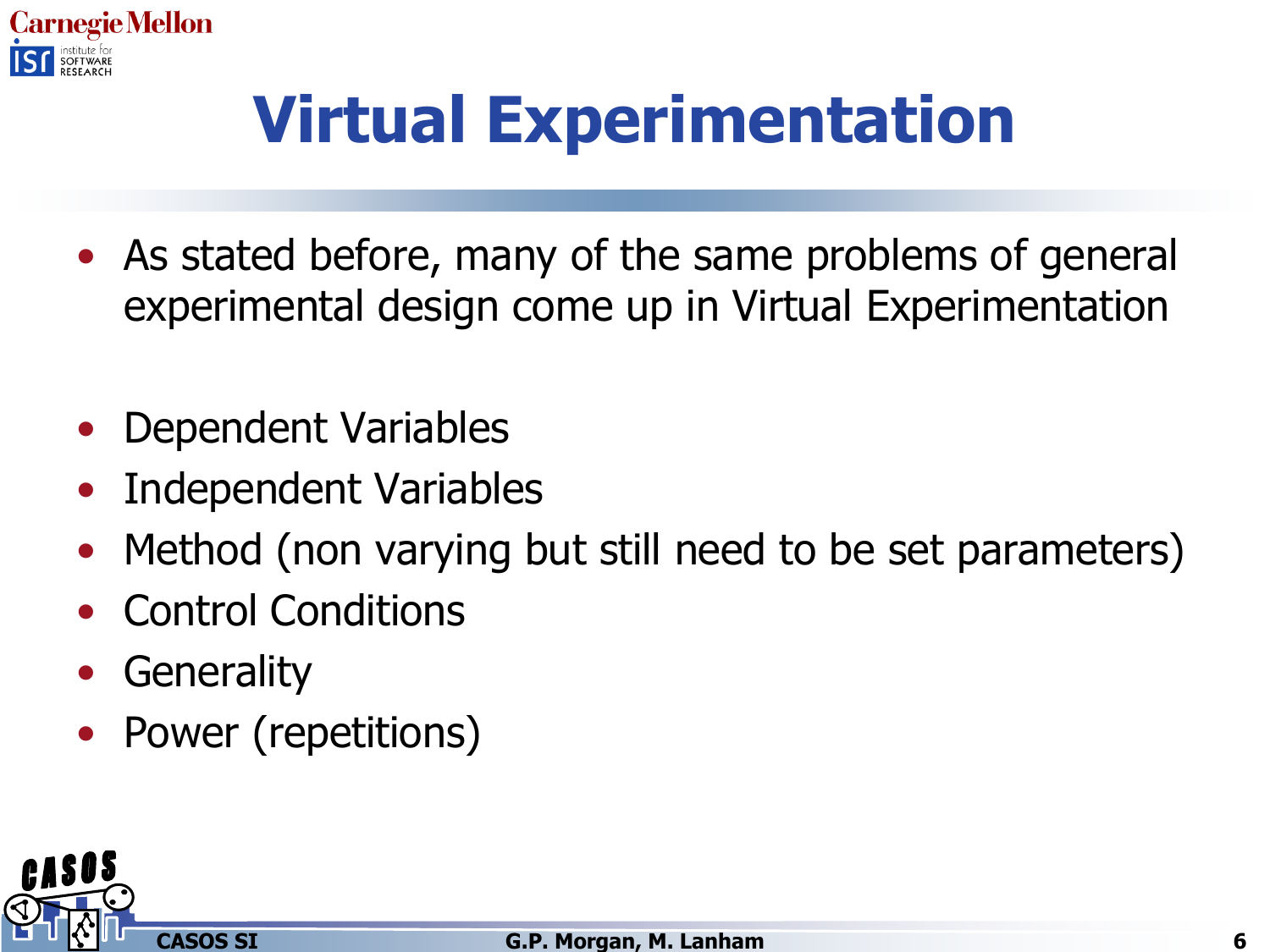

# **Independent Variables**

- What am I changing?
- For Virtual Experiments, this should both be the variable name, and what values you intend it to have.
- **Be careful of combinations explosion – too many independent variables and it'll take 100 years to run your simulations.**

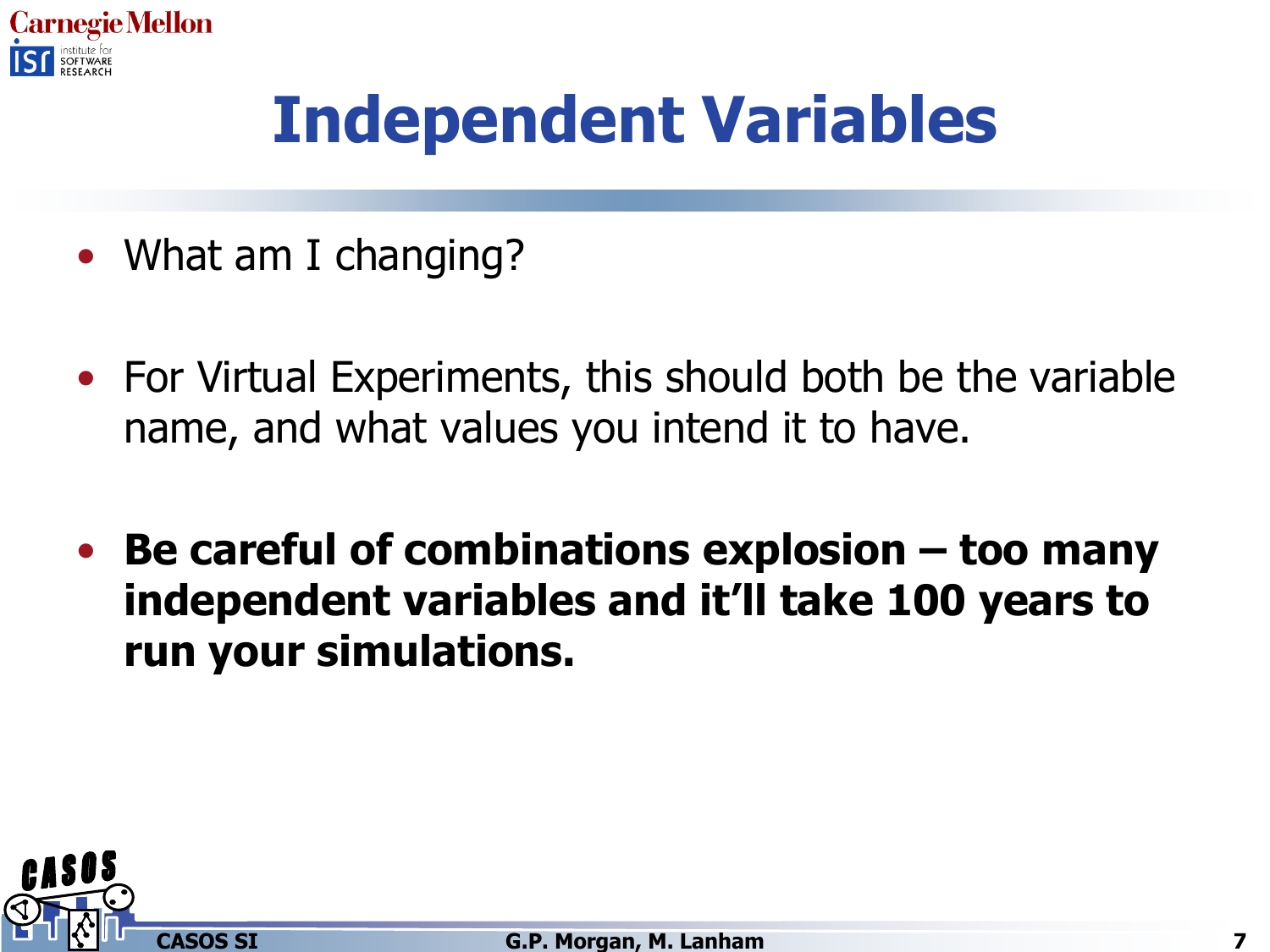

# **Dependent Variables**

- What am I measuring?
- Is what I am measuring a good analog to the thing I want to measure (in the real world)?
- Do I have some reason to believe that what I'm manipulating will change the values of what I'm measuring? But it's not a direct manipulation!
- \*\*Its easy to think of tens of metrics you want to think about. There is likely one or two that best fit your RQ

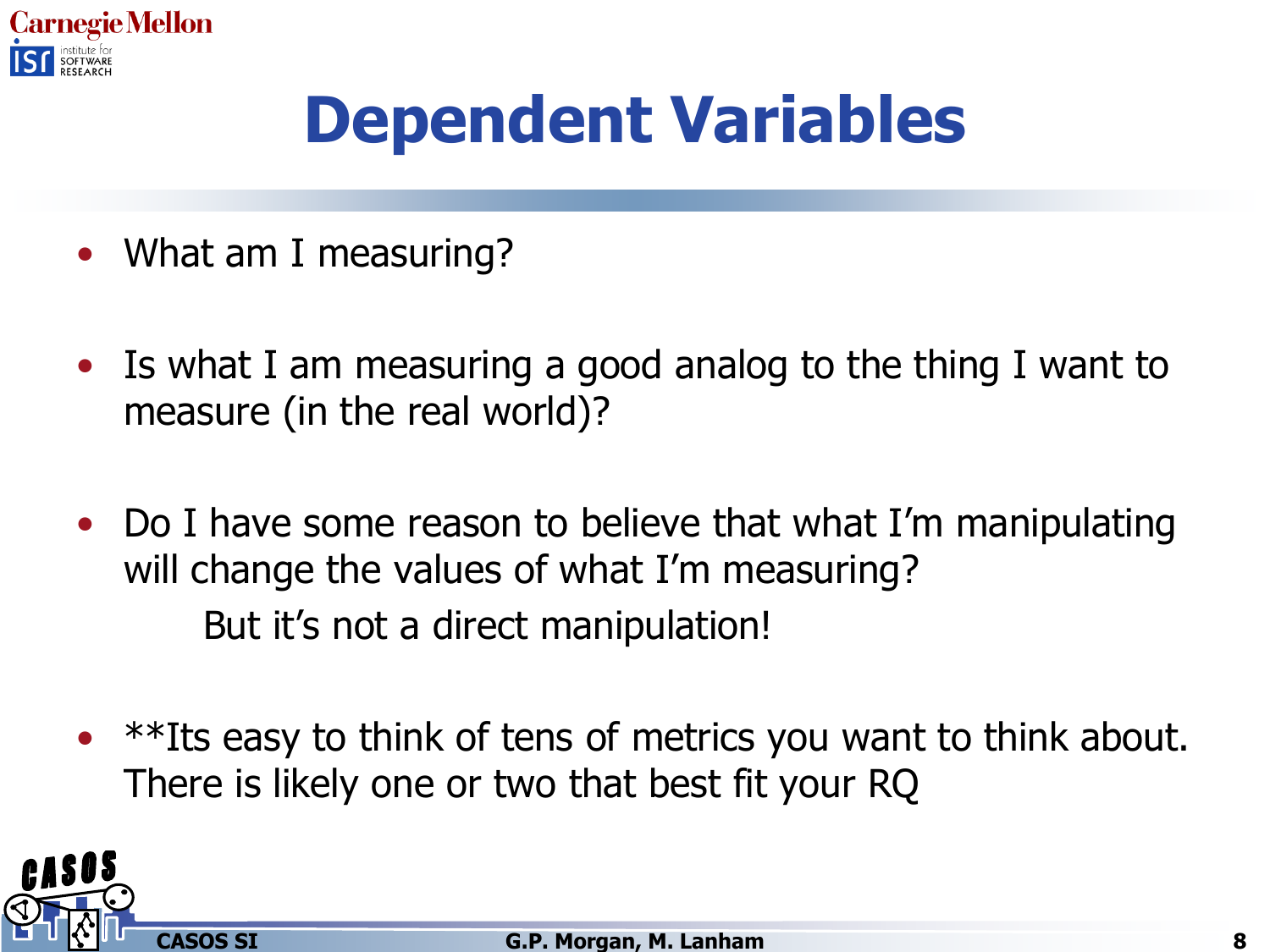

#### **Method**

- For Virtual Experiments, much of the 'method' is in setting variables that are not being manipulated but still must be specified.
- There are three reasonable strategies for these variables
	- Set them so they don't have any impact
	- Set them to a reasonable base-line
	- Have the variable set randomly across an appropriate distribution

When would you use any one of these methods?

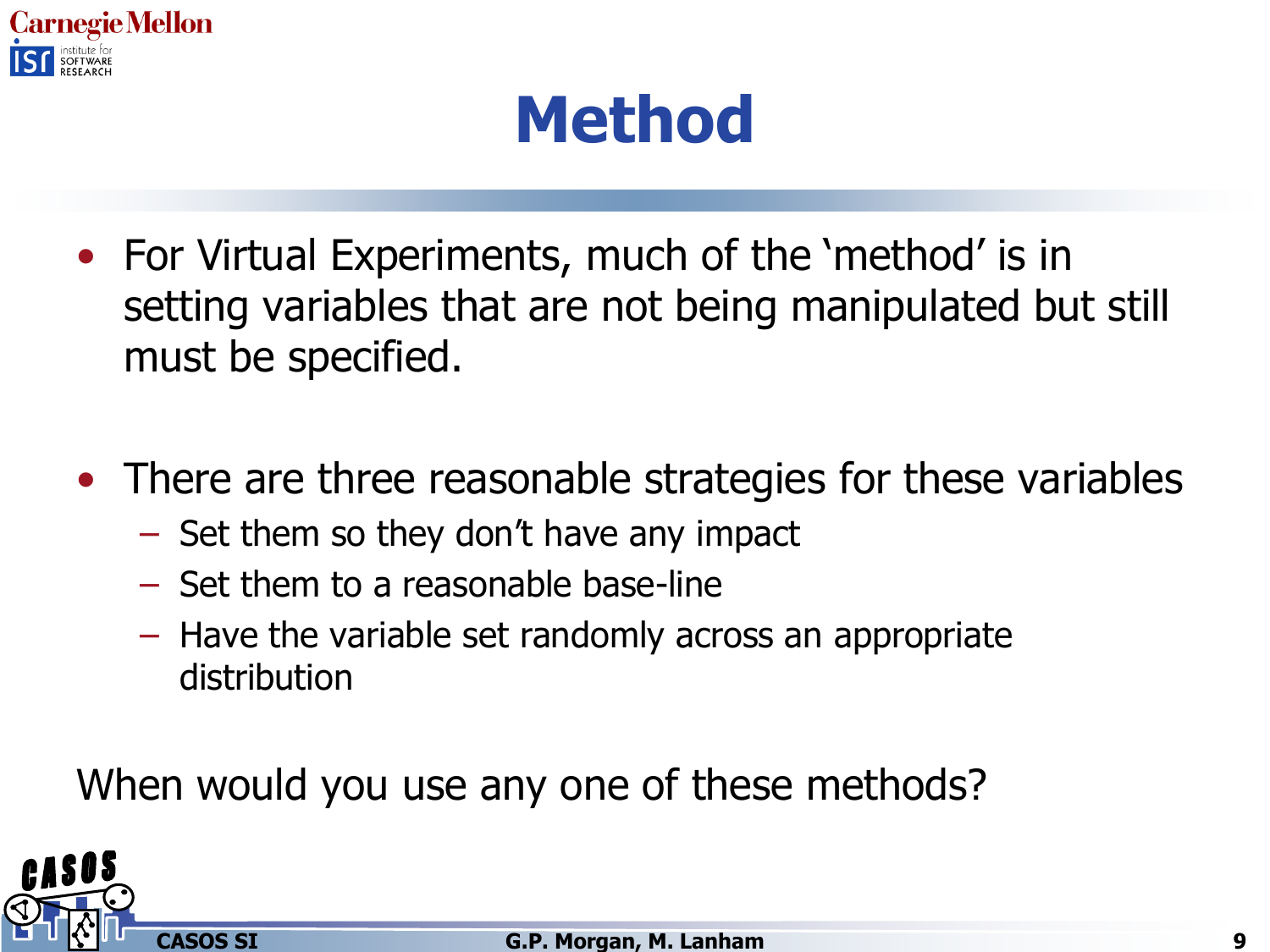

# **Control Conditions**

- Not really the same as in a standard experimental design.
- In a Virtual Experiment control conditions are settings of the independent variables least likely to have any effect on the phenomena of interest.
- With network topologies, ER Random networks are often used as a control condition for topologies.
	- This is despite the fact that ER Random networks are not very realistic!

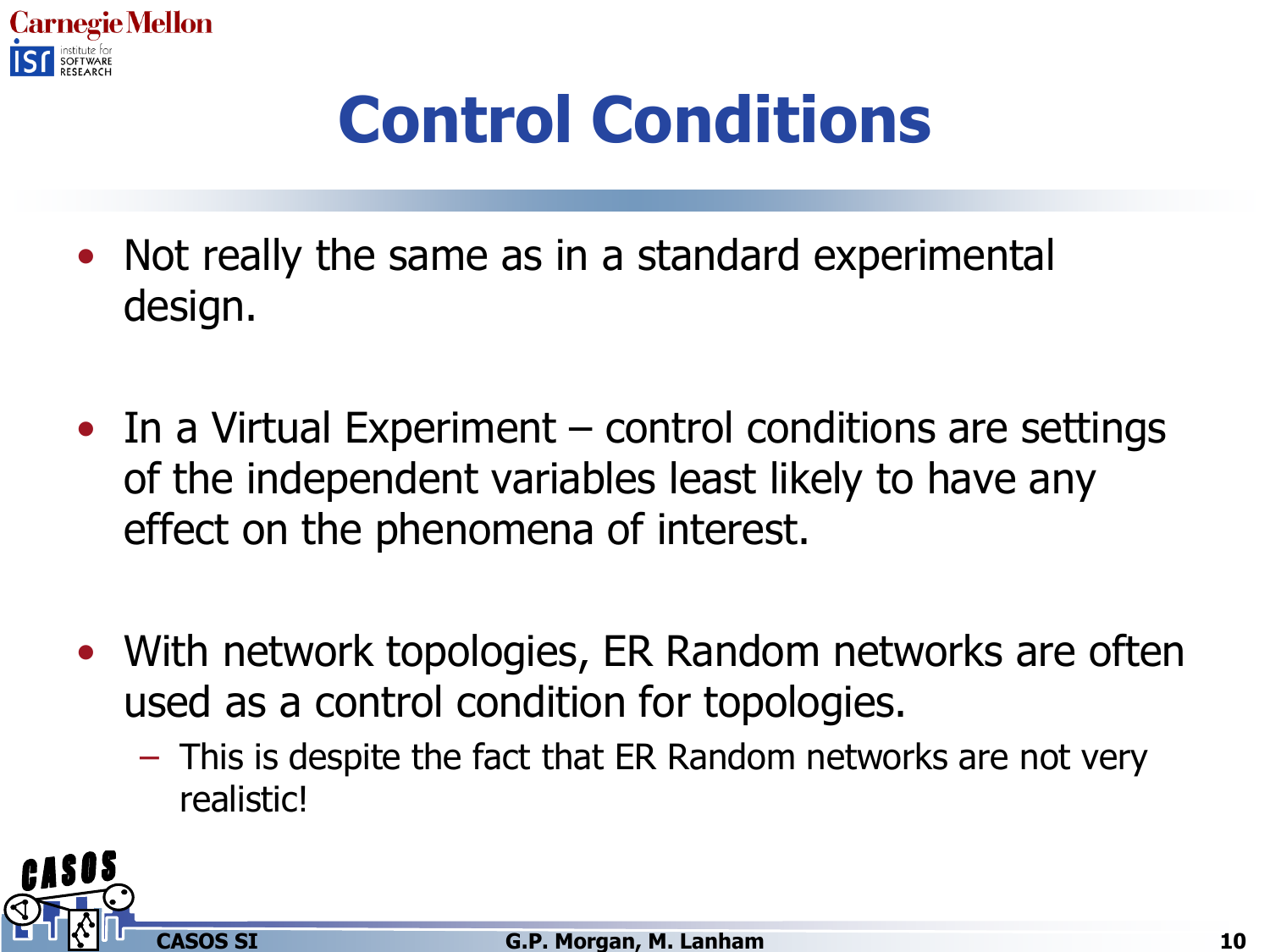

### **Generality**

- Defining model parameters can become very specific  $-$  the source of parameters should always be drawn from literature.
- Example: Examining network information flow after actor removal.
	- Bad example:
		- Case 1: Remove Gordon
		- Case 2: Remove Jill
		- Case 3: Remove Pat
	- Good Example:
		- Case 1: Remove Actor with highest degree centrality
		- Case 2: Remove Actor with highest betweenness centrality
		- Case 3: Remove Actor with highest eigenvector centrality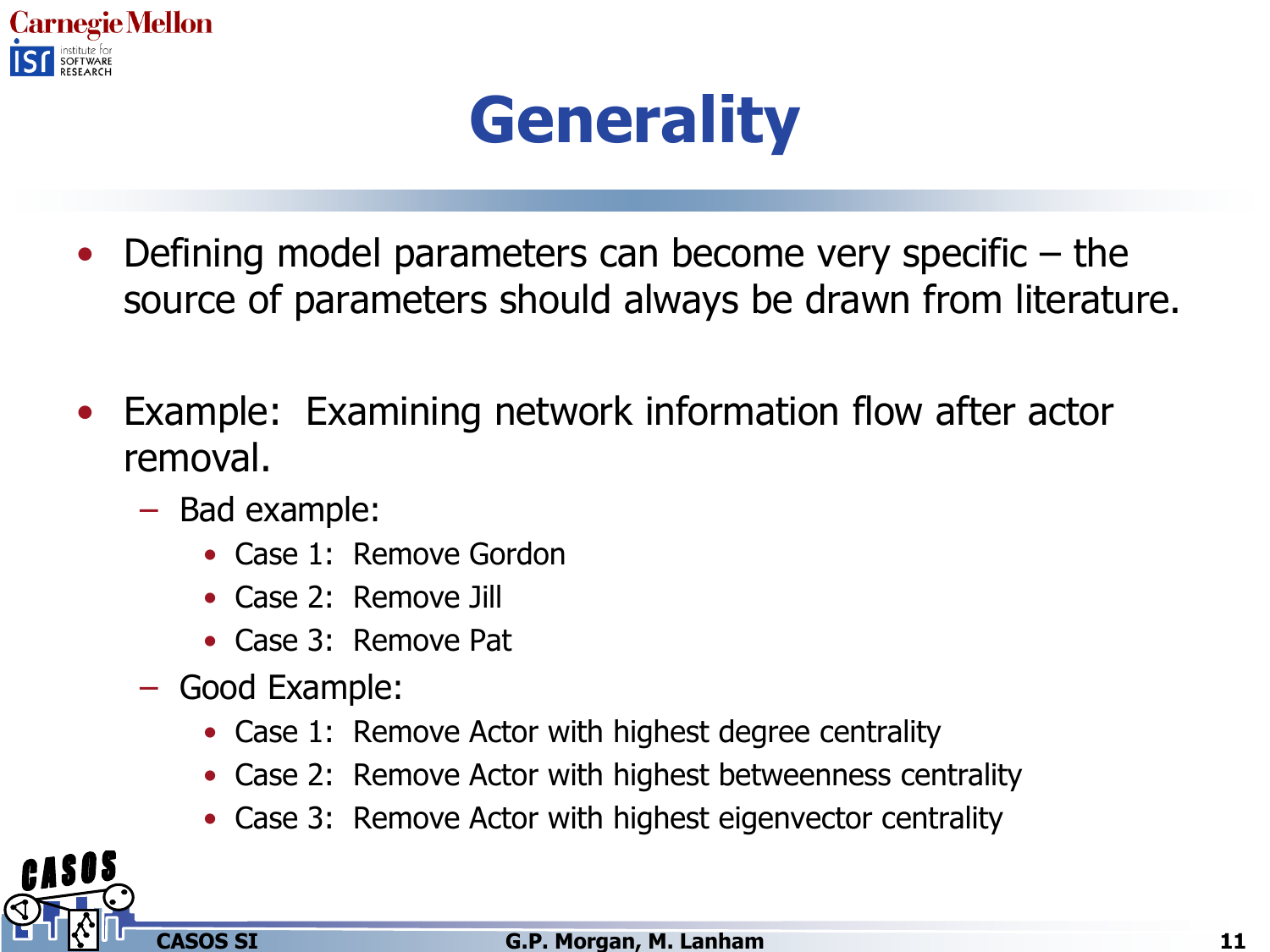

#### **Power**

- Given enough repetitions, even trivial differences between simulation conditions will produce statistically significant results.
- It's important to focus on trends, rather than specific values.
	- Wrong: Because of the manipulation condition, Y increases by 5%.
	- Better: Y tends to increase under the manipulation condition.
- A reasonable heuristic is 25 repetitions per combination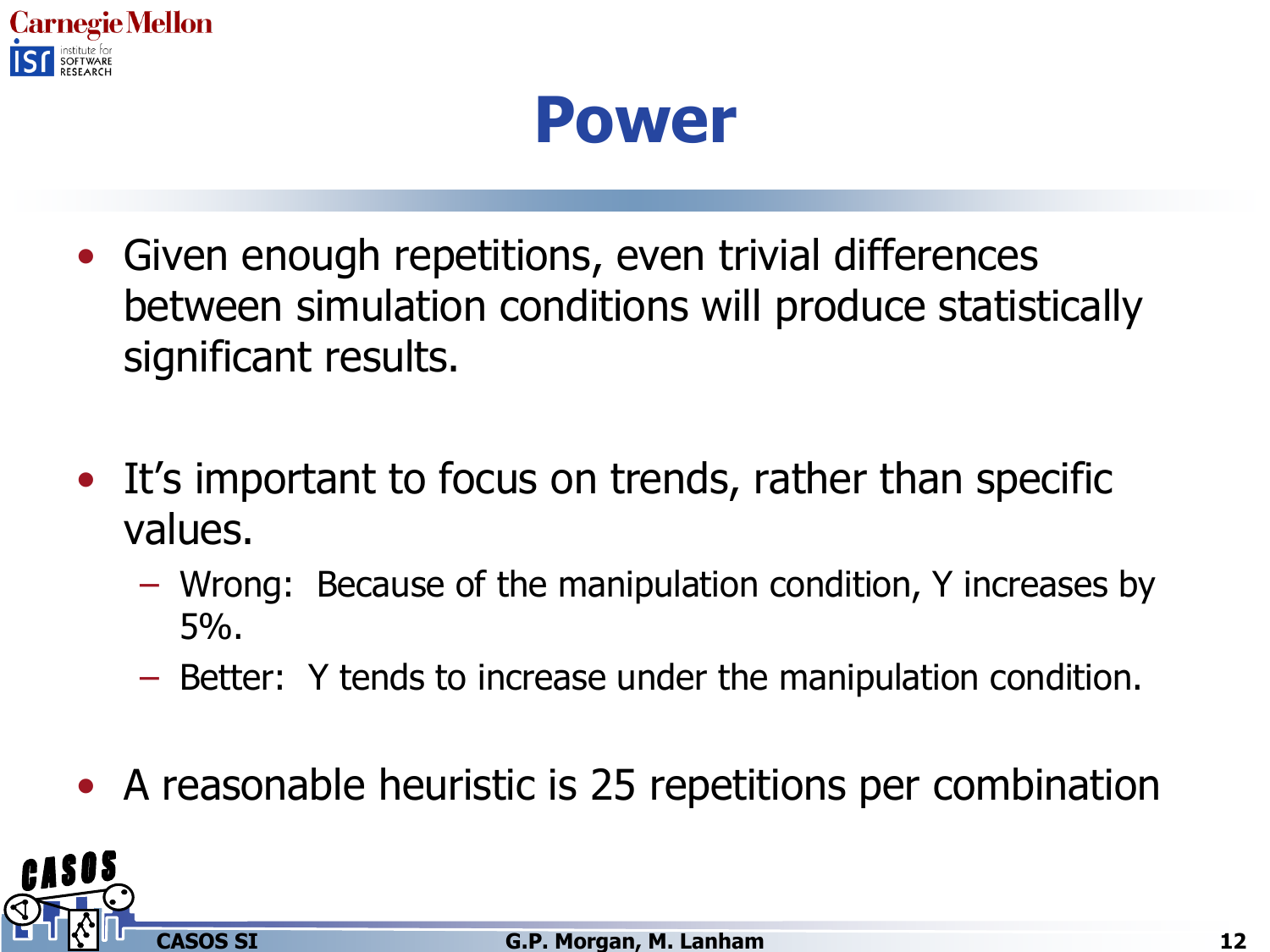

#### **Example**

#### How does varying the degree of ethnocentrism in an artificial society affects the formation of social relationships across social groups under different models of the underlying cultural structure?

Joseph, K., Morgan, G. P., Martin, M. K., & Carley, K. M. (2013). On the Coevolution of Stereotype, Culture, and Social Relationships: An Agent-Based Model. Social Science Computer Review.

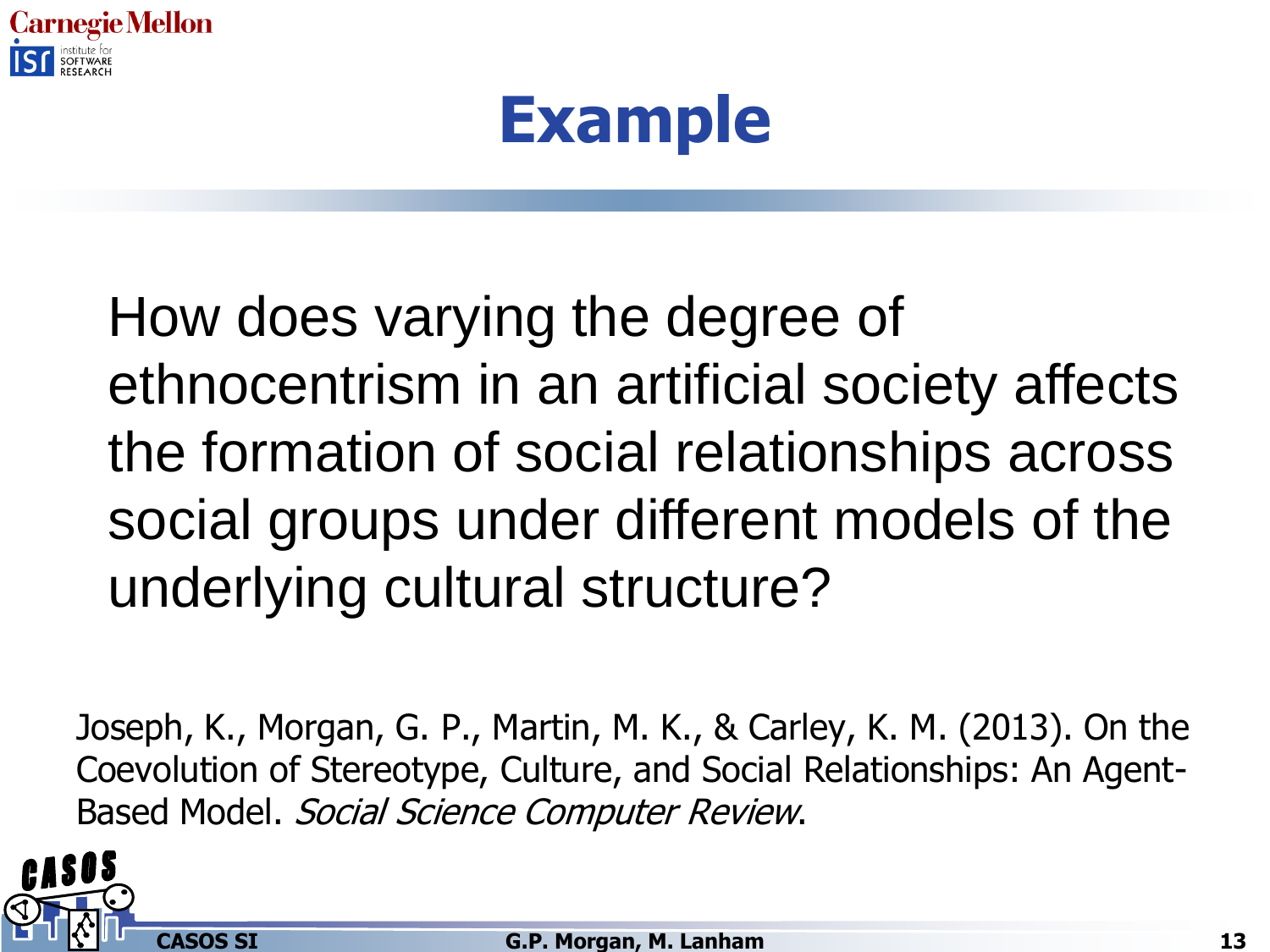

### **Virtual Experiment**

| <b>Parameters</b>                               | <b>Values Taken</b>                               |
|-------------------------------------------------|---------------------------------------------------|
| <b>Parameters of Interest</b>                   |                                                   |
| Initial knowledge distribution                  | random, group based, all same                     |
| Initial Bias Parameter (IBP)                    | 0, 0.1, 0.2, 0.3, 0.4, 0.5, 0.6, 0.7, 0.8, 0.9, 1 |
| <b>Other Parameters Varied</b>                  |                                                   |
| Group Activation Threshold (GAT)                | $-5, -1$                                          |
| Group Learning parameter (GLP)                  | 5, 25, 50                                         |
| Individual Activation Threshold (IAT)           | $-1, 0$                                           |
| <b>Constants</b>                                |                                                   |
| <b>Number of Simulation Turns</b>               | 150                                               |
| Number of Agents                                | 1000                                              |
| Number of Knowledge Bits                        | 500                                               |
| <b>Number of Interactions</b>                   | 2                                                 |
| Number of Knowledge bits passed per interaction | $\mathbf{1}$                                      |
| Density of knowledge                            | 0.4                                               |
| (percent of bits set to 1)                      |                                                   |
| Decategorization Parameter (DP)                 | 6                                                 |
| Groups Per Agent                                | 1                                                 |
| Total number of groups                          | 4                                                 |
| <b>Repetitions</b>                              |                                                   |
| Number of repetitions                           | 10                                                |
| <b>Total Runs</b>                               | $3*11*2*3*2*10 = 3960$                            |

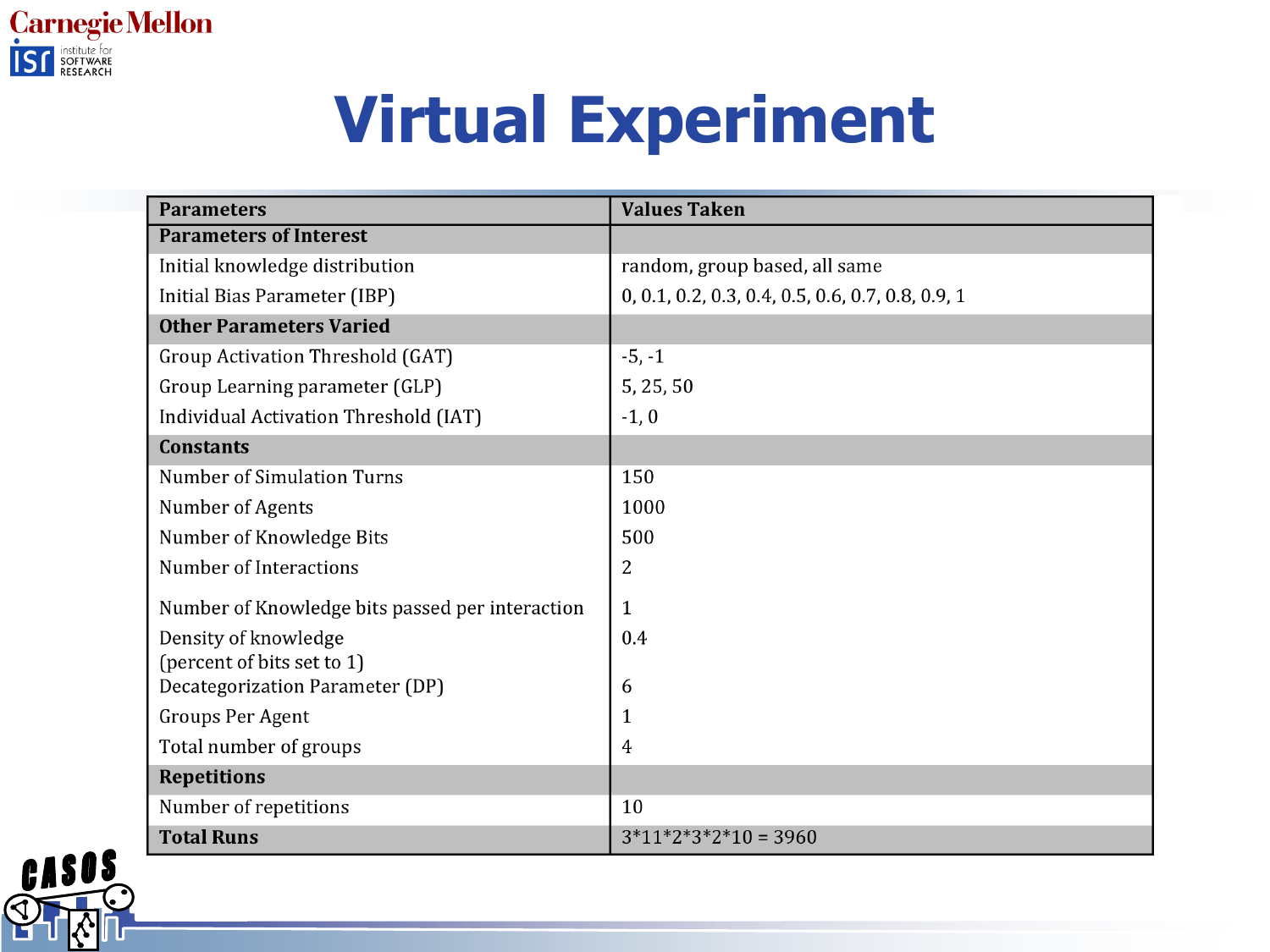

# **Analyzing the results**

- Run the simulation
- Construct a network of who talked to who more than N (N=2 here) times
- Look at the *log-odds* of a tie to a member of the outgroup

 $log_2(\frac{\#relations\ connecting\ two\ agents\ in\ different\ groups+1}{\#relations\ connecting\ two\ agents\ in\ the\ same\ group+1})$ 

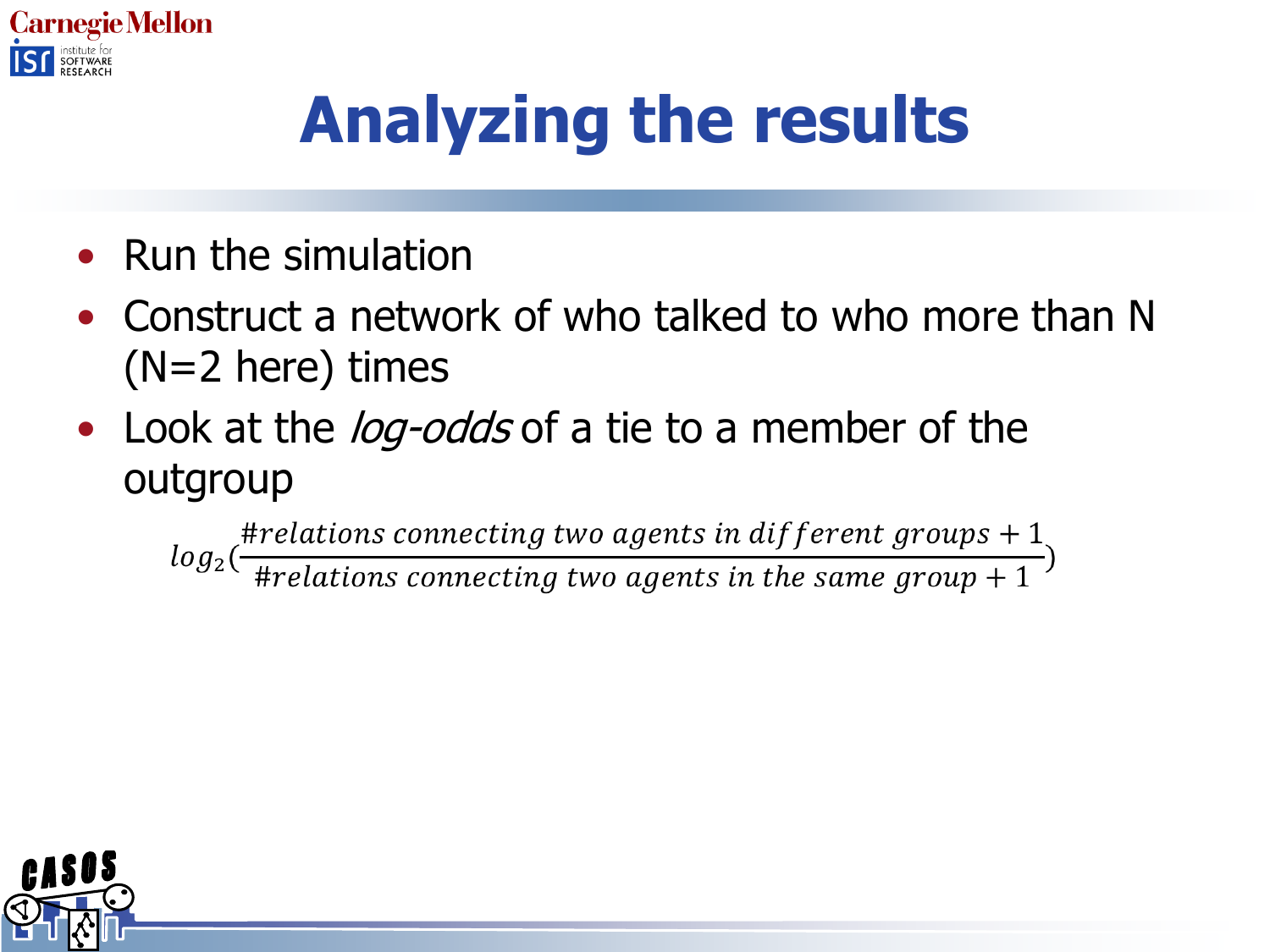

#### **Results from VE**



Figure 4- The x-axis represents the ten different IBP conditions and the three different shapes of points represent knowledge conditions. The y-axis gives the log-odds of an out-group tie, and lines connect the mean outcomes across the different conditions. Ninety-five percent (95%) bootstrapped confidence intervals are drawn at each IBP condition.

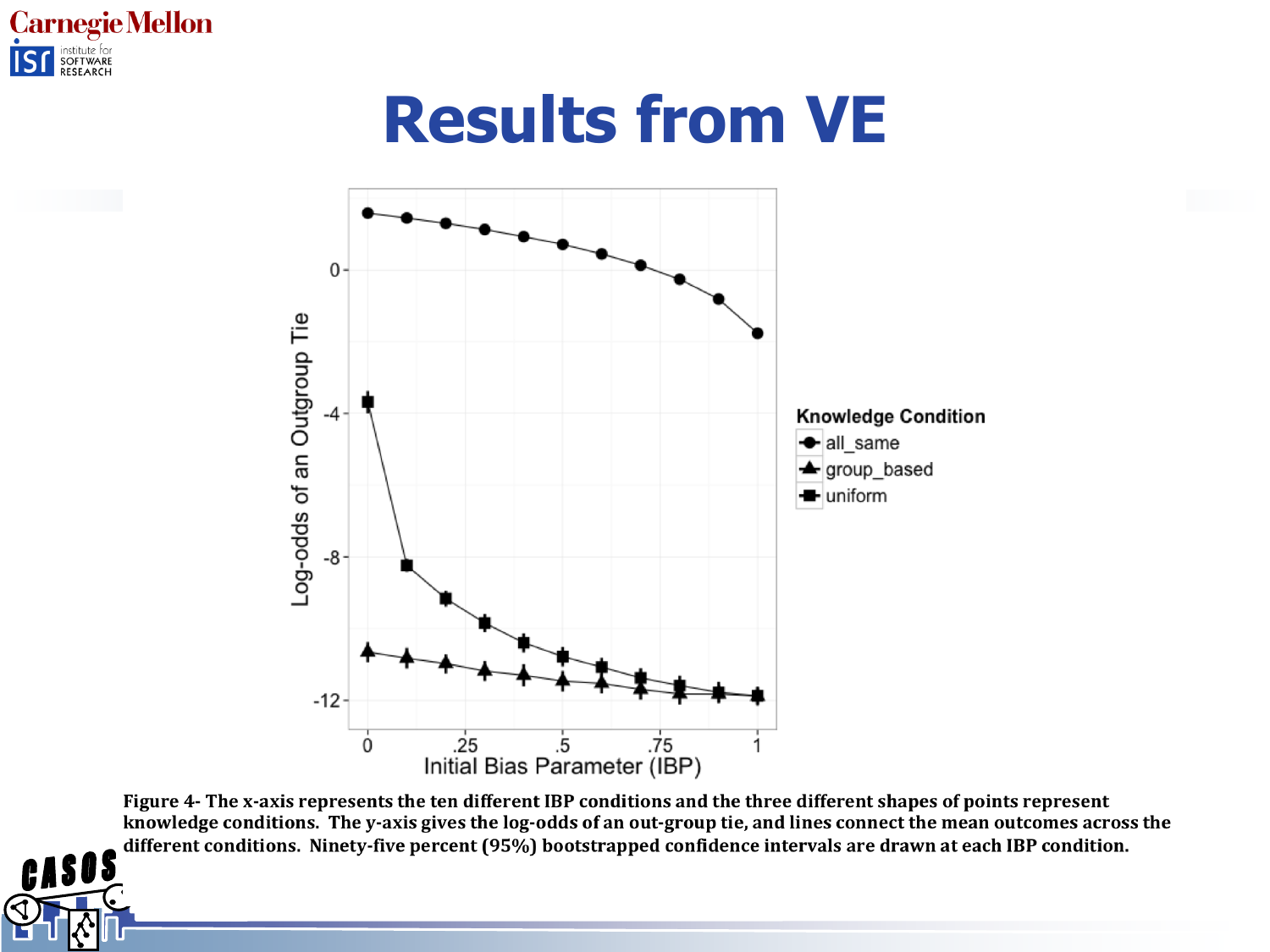

### **Results from VE**



**Figure 5a) The mean number of group schemas that agents held across all conditions. 5b) The mean number of knowledge bits that the generalized other schema had set to 1 across all agents in the group based and uniform knowledge conditions only. Error bars are 95% bootstrapped confidence intervals**